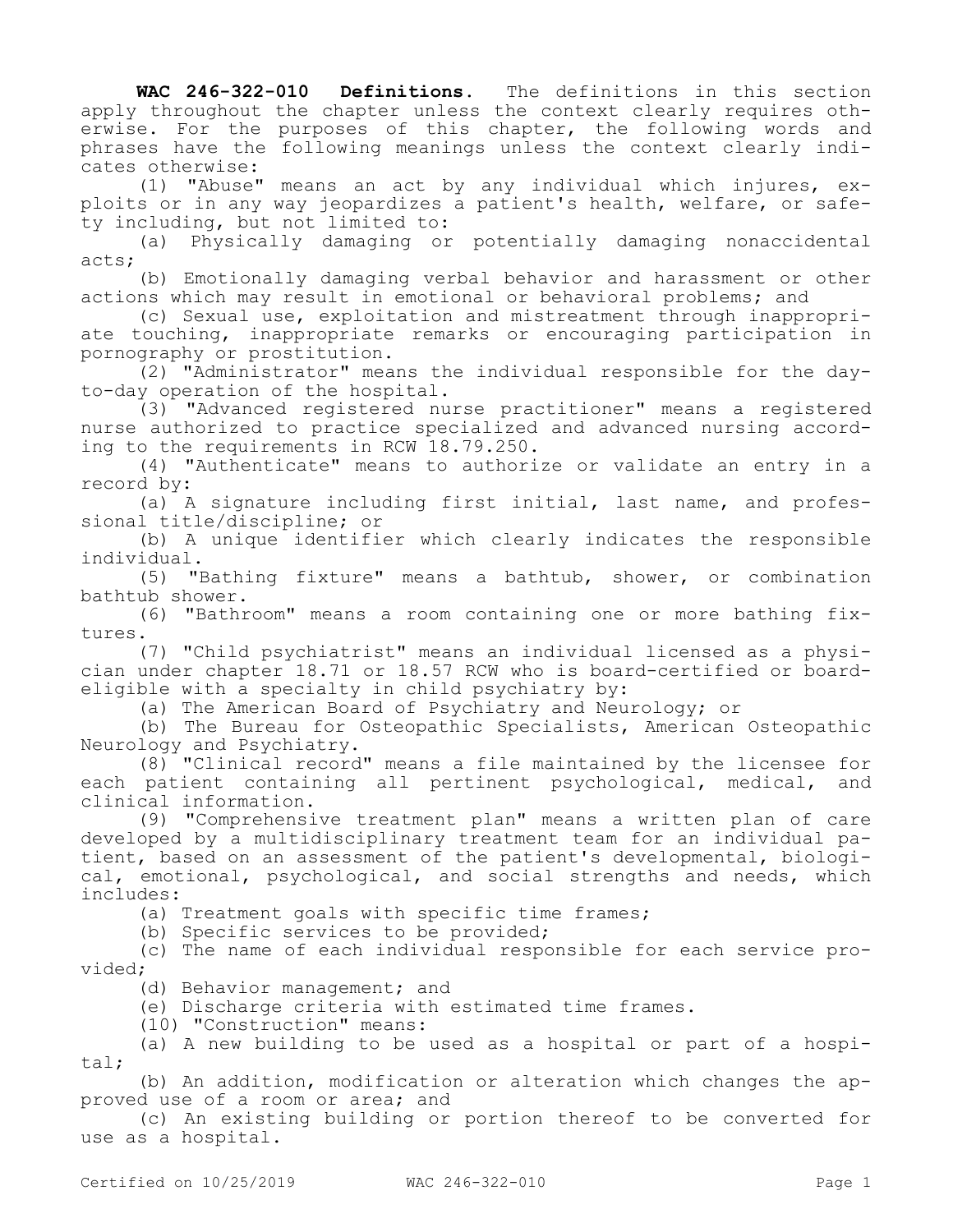(11) "Department" means the Washington state department of health.<br>(12)

"Dietitian" means an individual certified under chapter 18.138 RCW.

(13) "Document" means to record, with authentication, date and time.

(14) "Drug administration" means the act of an authorized individual giving a single dose of prescribed drug or biological to a patient according to the laws and regulations governing such acts.

(15) "Drug dispensing" means interpreting a prescription and, pursuant to that prescription, selecting, measuring, labeling, packaging, and issuing the prescribed medication to a patient or service unit of the facility.

(16) "Exemption" means a written authorization from the department which releases a licensee from meeting a specific requirement or requirements in this chapter.

(17) "Family" means an individual or individuals:

(a) Designated by the patient, who may or may not be related to the patient; or

(b) Legally appointed to represent the patient.

(18) "Governing body" means the person legally responsible for the operation and maintenance of the hospital.

(19) "Health care professional" means an individual who provides health or health-related services within the individual's authorized scope of practice, who is:

(a) Licensed, certified or registered under Title 18 RCW; or

(b) A recreational therapist as defined in this section.

(20) "Licensed bed capacity" means the patient occupancy level requested by the applicant or licensee and approved by the department.

(21) "Licensee" means the person to whom the department issues the hospital license.

(22) "Maximum security window" means a security window which, if operable, opens only with a key or special tool.

(23) "Mental health professional" means:

(a) A psychiatrist, psychologist, psychiatric nurse or social worker; or

(b) An individual with:

(i) A masters degree in behavioral science, nursing science, or a related field from an accredited college or university; and

(ii) Two years experience directly treating mentally ill individuals under the supervision of a mental health professional.

(24) "Multidisciplinary treatment team" means a group of individuals from various clinical services who assess, plan, implement and evaluate treatment for patients under care.

(25) "Neglect" means conduct which results in deprivation of care necessary to maintain a patient's minimum physical and mental health including, but not limited to:

(a) Physical and material deprivation;

(b) Lack of medical care;

(c) Inadequate food, clothing or cleanliness;

(d) Refusal to acknowledge, hear or consider a patient's concerns;

(e) Lack of social interaction and physical activity;

(f) Lack of personal care; and

(g) Lack of supervision appropriate for the patient's level of functioning.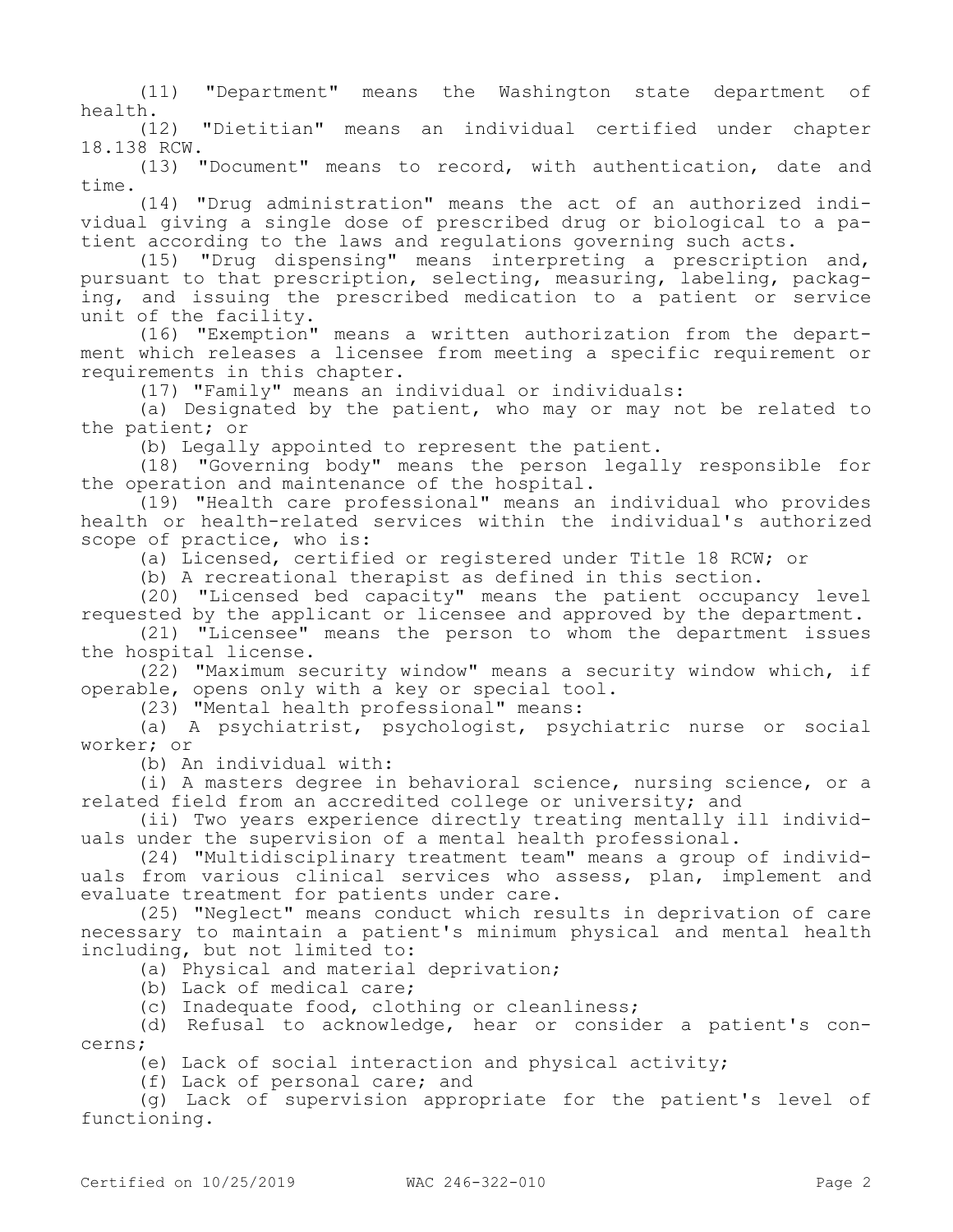(26) "Occupational therapist" means an individual licensed under chapter 18.59 RCW.

(27) "Patient-care staff" means employees, temporary employees, volunteers, or contractors, who provide direct care services for patients.

(28) "Person" means any individual, firm, partnership, corporation, company, association, joint stock association, and the legal successor thereof.

(29) "Pharmacist" means an individual licensed as a pharmacist under chapter 18.64 RCW.

(30) "Pharmacy" means the central area in a hospital where prescriptions are filled, or drugs are stored and issued to hospital departments.

(31) "Physician" means an individual licensed under chapter 18.71 or 18.57 RCW.

(32) "Physician assistant" means an individual licensed under chapter 18.71A or 18.57A RCW.

(33) "Private psychiatric hospital" or "hospital" means a privately owned and operated establishment or institution which:

(a) Provides accommodations and services over a continuous period of twenty-four hours or more; and

(b) Is expressly and exclusively for observing, diagnosing, or caring for two or more individuals with signs or symptoms of mental illness, who are not related to the licensee.

(34) "Professional staff" means health care professionals appointed by the governing body to practice within the parameters of the professional staff bylaws.

(35) "Psychiatric advanced registered nurse practitioner" means a person who is licensed as an advanced registered nurse practitioner under chapter 18.79 RCW and who is board certified in advanced practice psychiatric and mental health nursing.

(36) "Psychiatric nurse" means a registered nurse with:

(a) A bachelor's degree from an accredited college or university and two years experience directly treating mentally ill or emotionally disturbed individuals under the supervision of a psychiatrist or psychiatric nurse; or

(b) Three years experience directly treating mentally ill or emotionally disturbed individuals under the supervision of a psychiatrist or psychiatric nurse.

(37) "Psychiatrist" means an individual licensed as a physician under chapter 18.71 or 18.57 RCW who is board-certified or board-eligible with a specialty in psychiatry by:

(a) The American Board of Psychiatry and Neurology; or

(b) The Bureau for Osteopathic Specialists, American Osteopathic Neurology and Psychiatry.

(38) "Psychologist" means an individual licensed under chapter 18.83 RCW.

(39) "Recreational therapist" means an individual:

(a) With a bachelor's degree with a major or option in therapeutic recreation or in recreation for the ill and handicapped; or

(b) Certified or certification-eligible under Certification Standards for Therapeutic Recreation Personnel, June 1, 1988, National Council for Therapeutic Recreation Certification, 49 South Main Street, Suite 005, Spring Valley, New York 10977.

(40) "Referred outpatient diagnostic service" means a diagnostic test or examination performed outside the hospital which: